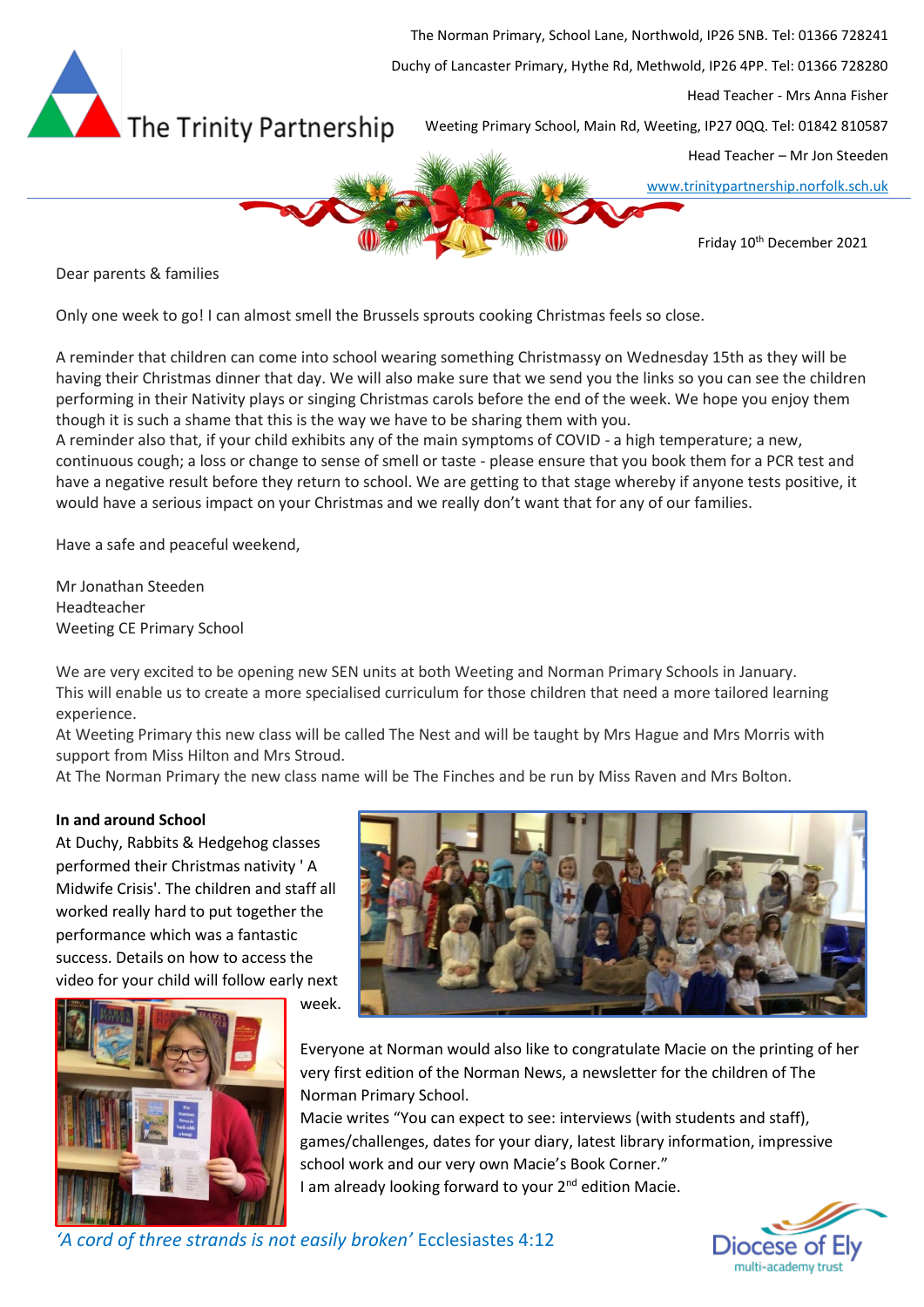

At The Norman Primary Owls class have worked hard on writing narratives; they were so proud of their work that



they visited Robins Class to share with the children what they had achieved. Each person from Owl class read their story to a child from Robins. Robins were so keen to impress that they also read their decodable phonics books back to Owls class. It was a fantastic opportunity to promote a love of reading. We are hoping to make it a regular meeting between the two classes.



At Weeting Primary School Chestnut Class have been exploring the importance of the First Christmas and have learnt that Christmas is Baby Jesus' birthday. James' dad has built a new stable for



their Nativity set. The children have enjoyed acting out the Christmas story and using the figures to sing along to the school Christmas play songs. The children learnt that Jesus is the best

present Christians could ever have.





They have been practising how to wrap presents by cutting wrapping paper, tying ribbon and writing gift tags.

At Duchy, Rabbits & Hedgehog classes performed their Christmas nativity ' A Midwife Crisis'. The children and staff all worked really hard to put together the performance which was a fantastic success. Details on how to access the video for your child will follow early next week.

## **Attendance**

We would like to remind parents that children are expected to attend school regularly. At The Trinity Partnership our aim is to work with parents to ensure that all our pupils receive the most from their education and reach their full potential. Please also be aware that, being late can be a disruptive way for children to start their school day as well leading to lost learning time.

Although term time holidays are not considered to be exceptional circumstances, any request for a planned leave of absence must be completed in advance in all circumstances, including holidays.

If the school does not receive a request for leave, we will be unable to consider your individual circumstances andthe absence will be recorded as unauthorised. We are aware that sometimes an emergency medical appointmentcannot be avoided but we do ask that any routine medical appointments are made after school or in the school holidays.

This week the following classes won their school's Attendance Award:

| <b>The Norman CE Primary School</b>         | <b>Nightingales Class With 97.36 %</b><br>$\bullet$ |
|---------------------------------------------|-----------------------------------------------------|
| <b>Duchy of Lancaster CE Primary School</b> | <b>Rabbits Class with 98.99 %</b>                   |
| <b>Weeting CE Primary School</b>            | Oak Class with 98.21 %                              |